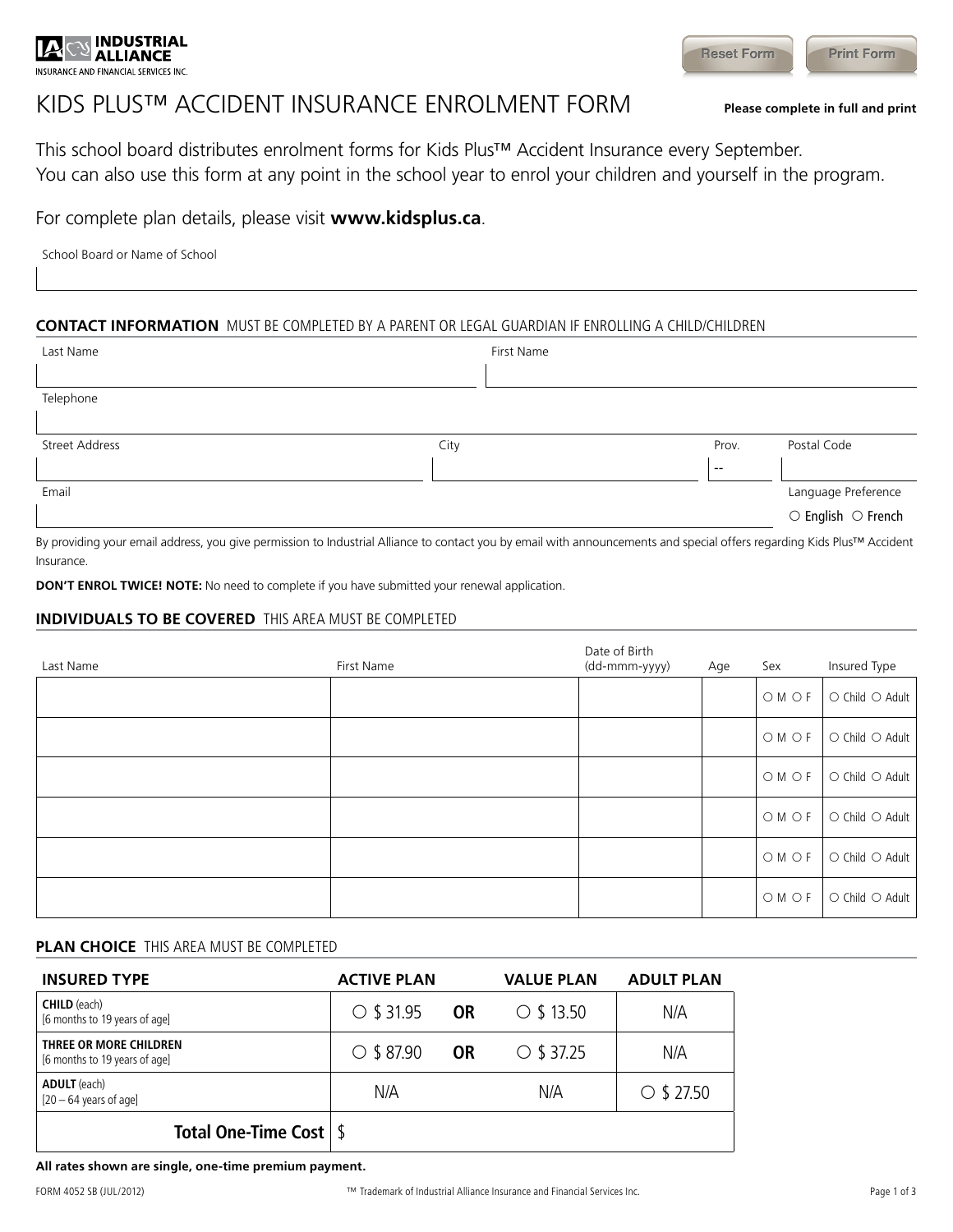| IA                                              | <b>INDUSTRIAL</b><br>INSURANCE AND FINANCIAL SERVICES INC.                                                |                                                           | <b>Reset Form</b><br><b>Print Form</b> |  |
|-------------------------------------------------|-----------------------------------------------------------------------------------------------------------|-----------------------------------------------------------|----------------------------------------|--|
|                                                 | <b>PAYMENT INFORMATION</b> PLEASE DO NOT SEND CASH<br>Please choose one of the following payment options: |                                                           |                                        |  |
| O                                               |                                                                                                           | Cheque/Money Order - made payable to INDUSTRIAL ALLIANCE. |                                        |  |
| <b>VISA</b><br>O<br><b>OR</b>                   | Cardholder Name                                                                                           | Credit Card Number                                        | Expiry Date (mmm-yyyy)                 |  |
| O<br>.<br>Master Ca                             |                                                                                                           |                                                           |                                        |  |
| <b>AUTHORIZATION</b> FORM MUST BE SIGNED IN INK |                                                                                                           |                                                           |                                        |  |

I acknowledge receipt of the Notice on Privacy and Confidentiality (Page 3) concerning privacy practices and consent to collection, use and disclosure of my personal information for the purposes specified.

x

**Signature of Contact Person** (must always sign)

Date (dd-mmm-yyyy)

#### **PLEASE SEND YOUR COMPLETED FORM TO:**

Industrial Alliance Insurance and Financial Services Inc. Special Markets Solutions 2165 Broadway W, PO Box 5900, Vancouver, BC V6B 5H6 Or Fax Toll-Free 1-888-553-5433



QUESTIONS? Contact Industrial Alliance toll-free at 1-800-556-7411,<br>Monday to Friday from 6:30 a.m. to 4:30 p.m. PST Monday to Friday from 6:30 a.m. to 4:30 p.m. PST or by email at **kidsplus@inalco.com**

| FOR OFFICE USE ONLY         |               |
|-----------------------------|---------------|
| Board/School Name           |               |
| <b>Board Number</b>         | Policy Number |
| Date Received (dd-mmm-yyyy) | Processed by  |